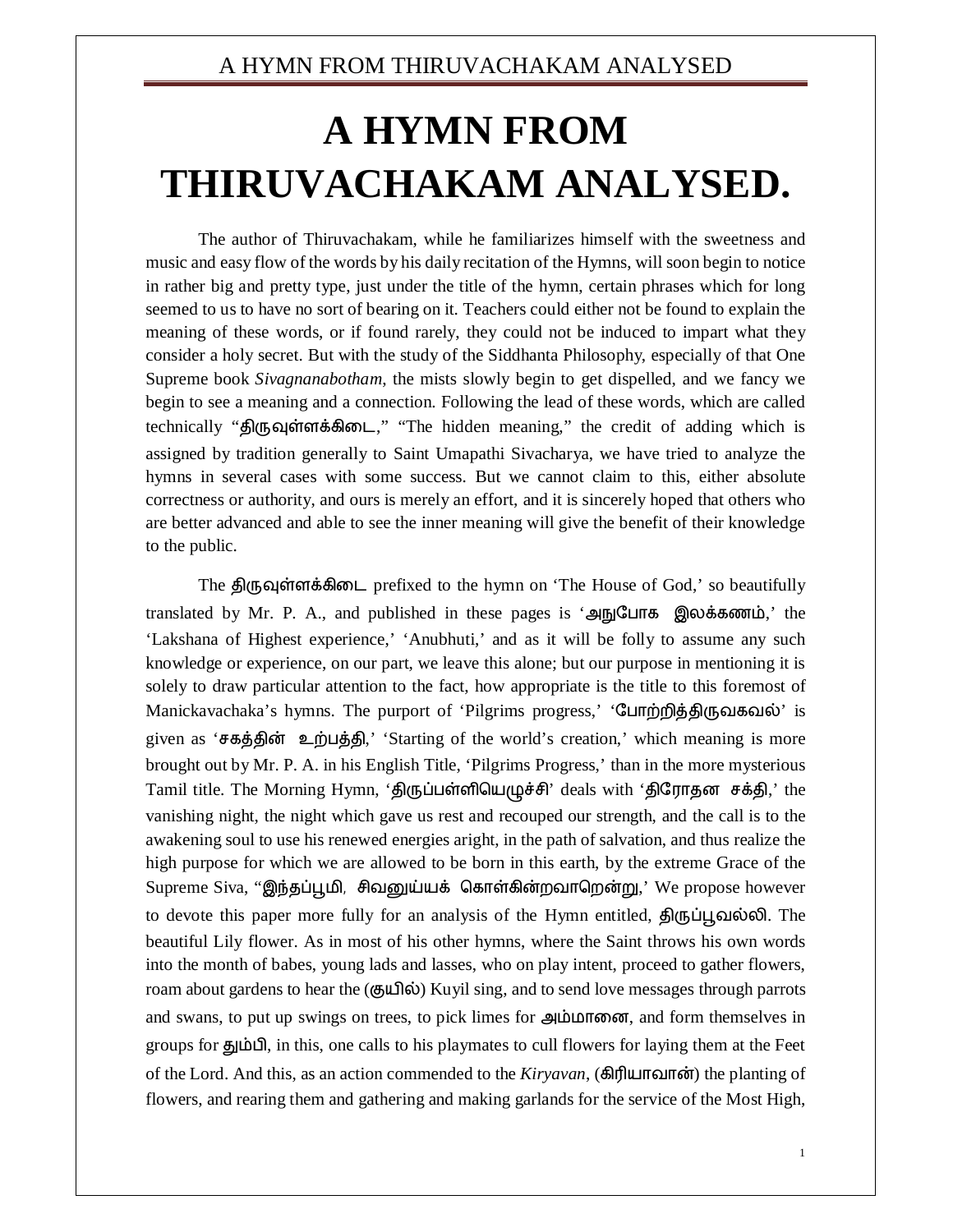## A HYMN FROM THIRUVACHAKAM ANALYSED

is in itself the most innocent, and pious and holy occupation a devout soul can aspire for, fully engaging his physical and emotional and intellectual faculties. But as everything on this earth, can be used or abused, so, do we not know, how 'this thing of beauty and joy for ever,' is prostituted to serve man's grosser passions and immoral purposes. Several millions worth of the choicest flowers are sold in the market of London alone; what for? Not all for laying at the feet of God, but on the bosom of Man. Man is the divinity of the present age, and not God. He is indeed the Divinity proclaimed alike by the philosopher and the poet, and the layman, and there are no warring sects and creeds among such fraternity. A noble brotherhood indeed! To ignore, and dethrone God, and elevate Man to this Highest Pedestal, is the noble aspiration of the Present generation. With them, the notion of God is a mere myth, a figment of the Degenerate Man, or a hoax and lie invented by sharpers for their own benefit. And the sooner, Man releases himself from this bond, the sooner will he release himself from all sorrow and misery and death! We would wish them God speed, in their work, but as they have no God, we will leave them to achieve their hearts' desire, as best as they can. But their ways are clearly not ours; though our object be the same, a thoroughly loving, and eternally happy and united and perfected brotherhood, in this life and in the life to come. Returning from this digression, we proceed to lay here the purport of this piece which is given as 'Maya Vijia Ninguthal,' 'மாயாவிசய நீங்குதல்,' 'Release from the conquest of Maya.' Why of all flowers, the lily should here be taken as a symbol, when there are more beautiful and more fragrant flowers, should occupy our attention first. In the lily and the lotus (they are of the same species), the Buddhist found his highest symbol, 'Om Mami Padma Hum,' as typical of this world's expansion, and dissolution, 'quest and conquest.'\* [\* See beautiful paper entitled 'quest and conquest,' in the January number of 'Universal Brotherhood' the organ of the American T. S. bringing out the meaning of the symbol பூவல்லி.] But this is an older Hindu symbol also. As Saint Manickavachaka has chosen the words denoting the humbler species, instead of Padma, with a set purpose. The word பூவல்லி can be split up into ப $\downarrow$ +அல்+இ, which mean respectively otherwise as (பூமி=world)  $+$  ( $\mathbf{Q}(\mathbf{q}, \mathbf{r})$  = darkness) + (the negative of these), and the whole phrase gives as such, the esoteric meaning 'Release from the dark world of Maya' The chorus in each verse 'பூவல்லிக்கொய்யாமோ,' 'Pluck away the dark world' brings out the sense more particularly also. And as we have elsewhere pointed out, that this darkness can only vanish, when the Light dawns on the horizon, the hymn begins with "இணையார் திருவடி என்தலைமேல் வைத்தலும் துணையான சுற்றங்கள் அத்தனையும் துறந்தொழிந்தோம்." "by the placing of the gracious Lotus Feet on my head, my bonds are released." The nature of this bond, Pasa Maya is more fully defined in that, it consists in the idea of 'Me and mine,' the idea of self and selfishness, the root of all evil. The next verse states a further inducement for the worship of the Most Supreme, by means of a comparison. God lives in the honeycomb buried in the heart of the Marutha tree, referring to the shrine of திருவிடைமருதூர் (Thiruvidaimaruthur), and the suggestion is that instead of our vain quest after the little honey contained in each flower,  $\mu^+$ 

[ $\dagger$  Compare also the verse 3 in திருகோத்தும்பி.